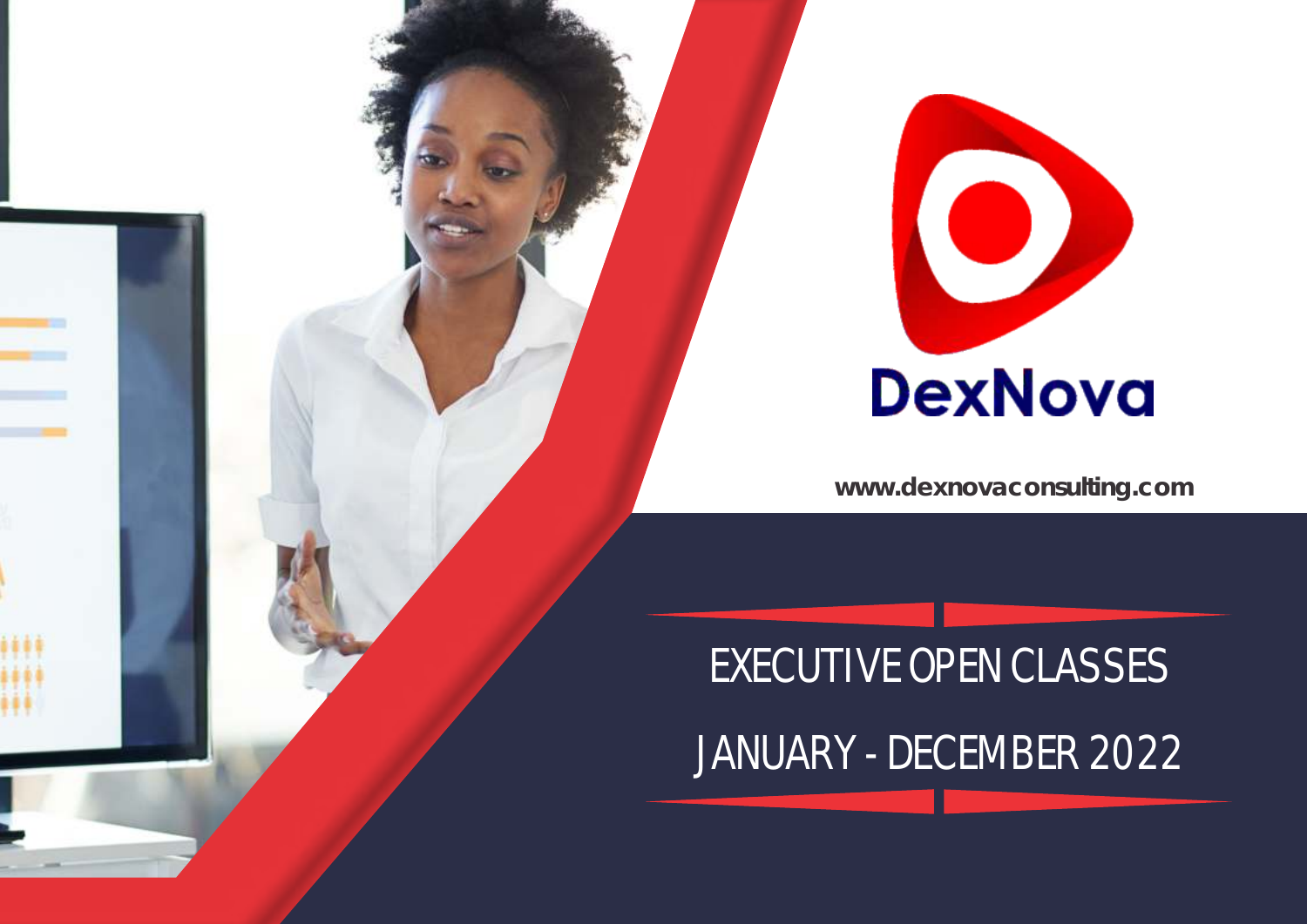

| <b>MONTHS</b>   | <b>COURSE/PROGRAM TITLE</b>                                              | <b>COURSE DURATION</b>  | <b>COURSE FEE</b> | <b>DATE</b> |
|-----------------|--------------------------------------------------------------------------|-------------------------|-------------------|-------------|
| <b>JANUARY</b>  | Project Management Professional (PMP/PMI Exam Prep)                      | 5 Days                  | N150,000.00       | $24 - 28$   |
| <b>FEBRUARY</b> | <b>Certified Business Analysis Professional</b><br>(CBAP/IIBA Exam Prep) | 4 Days                  | N150,000.00       | $8 - 11$    |
|                 | Project Management Professional (PMP/PMI Exam Prep)                      | 5 Days                  | N150,000.00       | $21 - 25$   |
| <b>MARCH</b>    | <b>Certified Business Analysis Professional</b><br>(CBAP/IIBA Exam Prep) | 4 Days                  | N150,000.00       | $1 - 4$     |
|                 | Best Practice MTCE & Reliability (CMRP)                                  | 3 Days                  | N300,000.00       | $15 - 17$   |
|                 | Project Management Professional (PMP/PMI Exam Prep)                      | 5 Days                  | N150,000.00       | $21 - 25$   |
|                 | Agile Certified Practitioner (ACP/PMI)                                   | 3 Days                  | N150,000.00       | $29 - 31$   |
| <b>APRIL</b>    | Project Management Professional (PMI/PMI Exam Prep)                      | 5 Days                  | N150,000.00       | $4 - 8$     |
|                 | Certified Risk Management Professional (RMP)                             | 4 Days                  | N150,000.00       | $26 - 29$   |
| <b>MAY</b>      | <b>Certified Business Analysis Professional</b><br>(CBAP/IIBA Exam Prep) | 4 Days                  | N150,000.00       | $3 - 5$     |
|                 | Business Continuity Management ISO 22301:2019<br>(Lead Auditor)          | 5 Days (Including Exam) | N400,000.00       | $23 - 27$   |

d.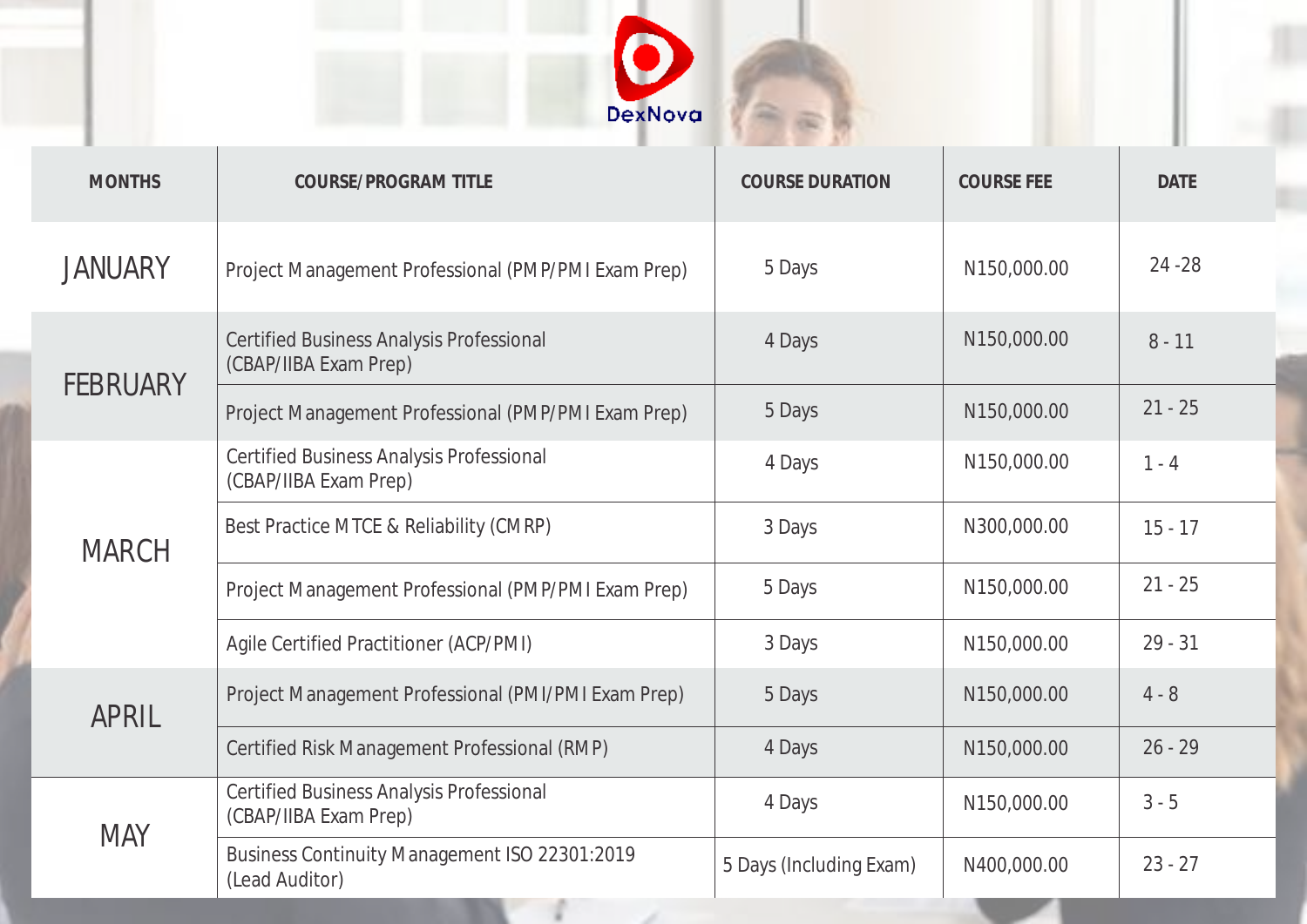

| <b>MONTHS</b>    | COURSE/PROGRAM TITLE                                           | <b>COURSE DURATION</b>     | <b>COURSE FEE</b> | <b>DATE</b> |
|------------------|----------------------------------------------------------------|----------------------------|-------------------|-------------|
| <b>JUNE</b>      | Best Practice MTCE & Reliability (CMRP)                        | 3 Days                     | N300,000.00       | $1 - 3$     |
|                  | Certified System Information Auditor (CISA)                    | 5 Days                     | N200,000.00       | $20 - 24$   |
| <b>JULY</b>      | Project Management Professional (PMP/PMI Exam Prep)            | 5 Days                     | N150,000.00       | $25 - 29$   |
|                  | Certified Cost Professional (CCP/AACE)                         | 5 Days                     | N300,000.00       | $4 - 8$     |
| <b>AUGUST</b>    | ISO 45001 OSHAS Lead Auditor                                   | 5 Days<br>(Including Exam) | N400,000.00       | $1 - 5$     |
|                  | Certified Business Analysis Professional (CBAP/IIBA Exam Prep) | 4 Days                     | N150,000.00       | $23 - 26$   |
| <b>SEPTEMBER</b> | Primavera P6 (Basic and Advance)                               | 3 Days                     | N200,000.00       | $6 - 8$     |
|                  | Best Practice MTCE & Reliability (CMRP)                        | 3 Days                     | N300,000.00       | $27 - 29$   |
| <b>OCTOBER</b>   | ISO 9001 Quality Management System                             | 5 Days                     | N400,000.00       | $3 - 7$     |
|                  | Agile Certified Practitioner (ACP/PMI)                         | 3 Days                     | N150,000.00       | $25 - 27$   |
| <b>NOVEMBER</b>  | Project Management Professional (PMP/PMI Exam Prep)            | 5 Days                     | N150,000.00       | $7 - 11$    |
|                  | <b>ITIL Version 4</b>                                          | 3 Days                     | N150,000.00       | $22 - 24$   |
| <b>DECEMBER</b>  | Prince <sub>2</sub>                                            | 5 Days                     | N250,000.00       | $5 - 9$     |

al.

f.